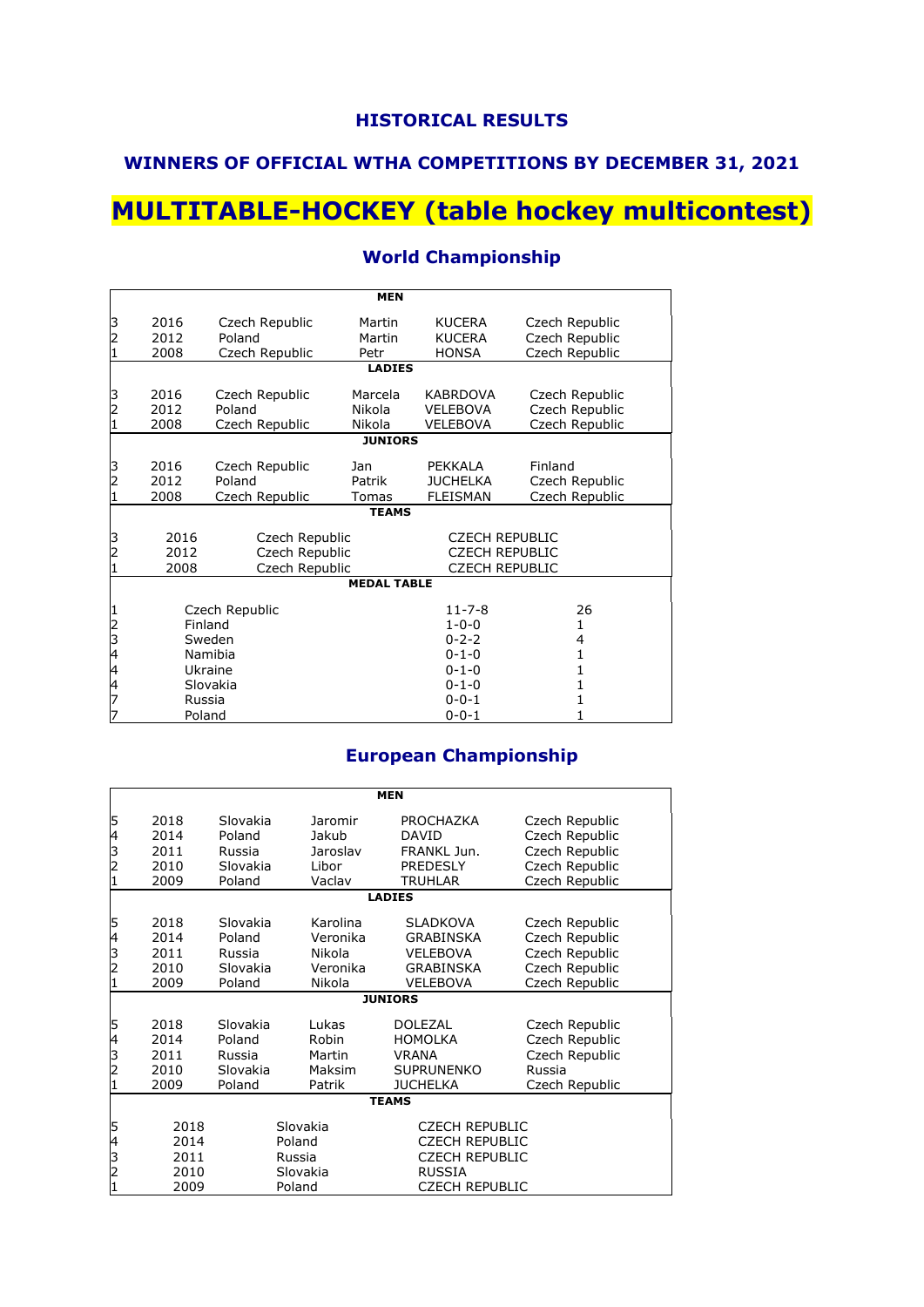|    | <b>MEDAL TABLE</b> |             |    |  |  |  |  |  |
|----|--------------------|-------------|----|--|--|--|--|--|
|    | Czech Republic     | 18-12-13    | 43 |  |  |  |  |  |
|    | Russia             | $2 - 4 - 3$ |    |  |  |  |  |  |
|    | Poland             | $0 - 2 - 1$ |    |  |  |  |  |  |
| 4  | Sweden             | $0 - 1 - 3$ |    |  |  |  |  |  |
| 15 | Slovakia           | $0 - 1 - 0$ |    |  |  |  |  |  |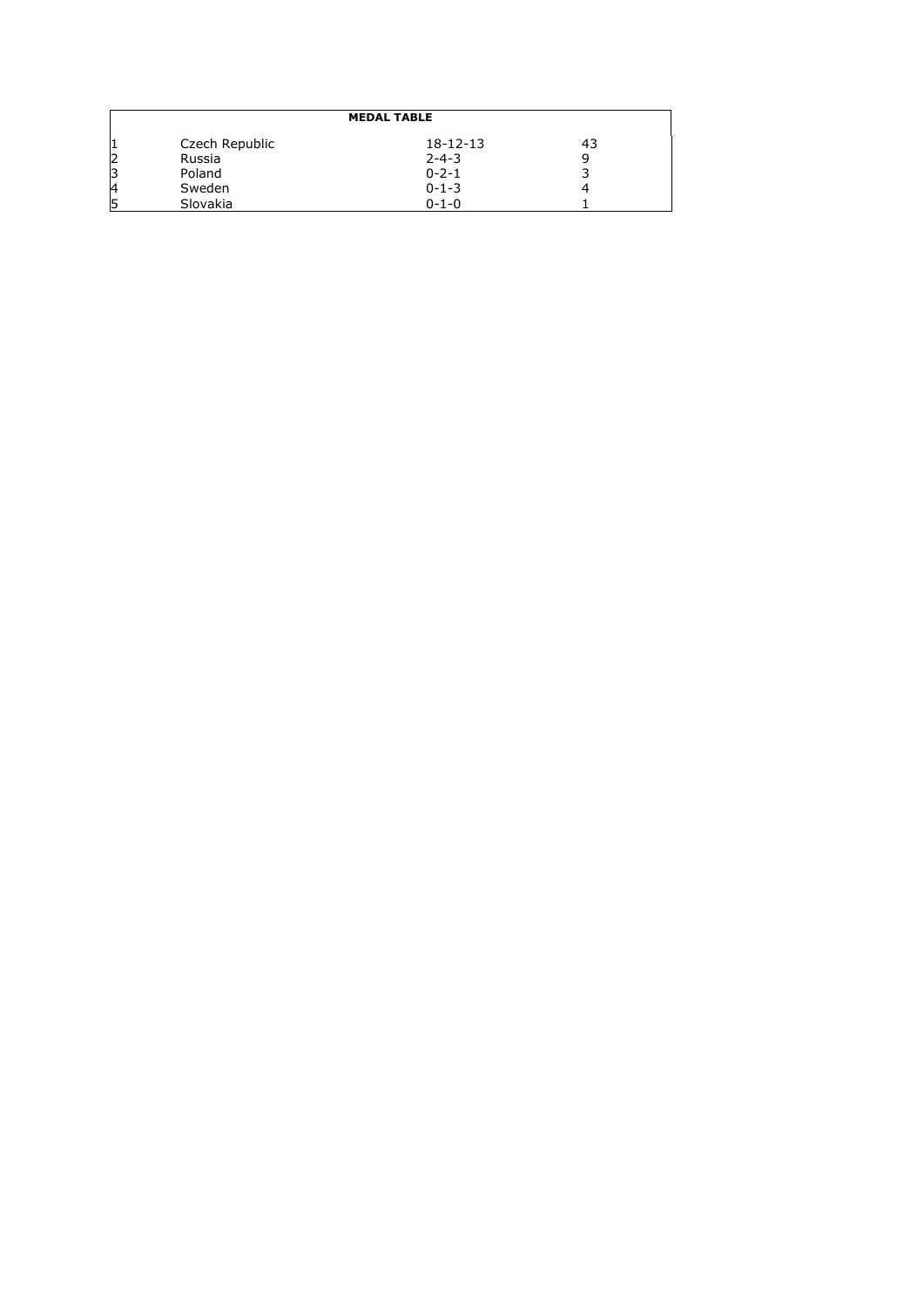## **WINNERS OF OFFICIAL WTHA COMPETITIONS BY DECEMBER 31, 2021**

# **BILLIARD-HOCKEY ŠPRTEC**

### **World Championship**

|                         |              |                                  | <b>MEN</b>         |                                        |                                  |
|-------------------------|--------------|----------------------------------|--------------------|----------------------------------------|----------------------------------|
| 4<br>3                  | 2016<br>2012 | Czech Republic<br>Poland         | Martin<br>Miloslav | <b>KUCERA</b><br>MACH                  | Czech Republic<br>Czech Republic |
| $\overline{c}$          | 2008         | Czech Republic                   | Martin             | <b>KUCERA</b>                          | Czech Republic                   |
| 1                       | 2004         | Czech Republic                   | Mikael             | <b>EKLUND</b>                          | Sweden                           |
|                         |              |                                  | <b>LADIES</b>      |                                        |                                  |
| 4<br>3                  | 2016<br>2012 | Czech Republic<br>Poland         | Petra<br>Marcela   | ZAJICKOVA<br><b>KABRDOVA</b>           | Czech Republic<br>Czech Republic |
| 2                       | 2008         | Czech Republic                   | Nikola             | <b>VELEBOVA</b>                        | Czech Republic                   |
|                         | 2004         | Czech Republic                   | Zuzana             | <b>KORPASOVA</b>                       | Czech Republic                   |
|                         |              |                                  | <b>JUNIORS</b>     |                                        |                                  |
| 4<br>3                  | 2016<br>2012 | Czech Republic<br>Poland         | Jan<br>Patrik      | PEKKALA<br><b>JUCHELKA</b>             | Finland<br>Czech Republic        |
| 2                       | 2008<br>2004 | Czech Republic<br>Czech Republic | Vaclav<br>Jimi     | TUMA Jun.<br><b>MANSSON</b>            | Czech Republic<br>Sweden         |
|                         |              |                                  | <b>TEAMS</b>       |                                        |                                  |
|                         |              |                                  |                    |                                        |                                  |
| 4                       | 2016         | Czech Republic                   |                    | <b>SWEDEN</b>                          |                                  |
| З                       | 2012         | Poland                           |                    | <b>CZECH REPUBLIC</b>                  |                                  |
| 2                       | 2008<br>2004 | Czech Republic                   |                    | <b>CZECH REPUBLIC</b><br><b>SWEDEN</b> |                                  |
|                         |              | Czech Republic                   | <b>MEDAL TABLE</b> |                                        |                                  |
|                         |              |                                  |                    |                                        |                                  |
|                         |              | Czech Republic                   |                    | $11 - 13 - 9$                          | 33                               |
| $\overline{\mathbf{c}}$ |              | Sweden                           |                    | $4 - 2 - 3$                            | 9                                |
| 3                       |              | Finland                          |                    | $1 - 0 - 0$                            | 1                                |
| 4                       |              | Poland                           |                    | $0 - 2 - 3$                            | 4                                |
| 5                       |              | Russia                           |                    | $0 - 0 - 1$                            | 1                                |

## **European Championship**

|                | <b>MEN</b> |                |                |                  |                |  |  |
|----------------|------------|----------------|----------------|------------------|----------------|--|--|
| 20             | 2018       | Slovakia       | Jaromir        | <b>PROCHAZKA</b> | Czech Republic |  |  |
| 19             | 2014       | Poland         | Jakub          | <b>DAVID</b>     | Czech Republic |  |  |
| 18             | 2011       | Russia         | Martin         | <b>KUCERA</b>    | Czech Republic |  |  |
| 17             | 2010       | Slovakia       | Vaclav         | <b>ZIKA</b>      | Czech Republic |  |  |
| 16             | 2009       | Poland         | Tomas          | <b>VANCURA</b>   | Czech Republic |  |  |
| 15             | 2007       | Germany        | Miloslav       | <b>MACH</b>      | Czech Republic |  |  |
| 14             | 2006       | Poland         | Petr           | <b>HONSA</b>     | Czech Republic |  |  |
| 13             | 2005       | Sweden         | Vojtech        | <b>CERNY</b>     | Czech Republic |  |  |
| 12             | 2003       | Sweden         | Bohumil        | <b>FERUGA</b>    | Czech Republic |  |  |
| 11             | 2002       | Sweden         | Mikkel         | <b>SAND</b>      | <b>Denmark</b> |  |  |
| 10             | 2001       | <b>Denmark</b> | Tomas          | <b>VANCURA</b>   | Czech Republic |  |  |
| 9              | 2000       | Germany        | Martin         | <b>KUCERA</b>    | Czech Republic |  |  |
| $\frac{8}{7}$  | 1999       | Sweden         | Petr           | <b>HONSA</b>     | Czech Republic |  |  |
|                | 1998       | Great Britain  | Jan            | <b>HOLCIK</b>    | Czech Republic |  |  |
| 6<br>5         | 1997       | Hungary        | Petr           | <b>HONSA</b>     | Czech Republic |  |  |
|                | 1996       | Denmark        | <b>Dalibor</b> | <b>KYZLINK</b>   | Czech Republic |  |  |
| 4              | 1995       | Slovakia       | <b>Dalibor</b> | <b>KYZLINK</b>   | Czech Republic |  |  |
| m n            | 1994       | Sweden         | Karel          | <b>PALENICEK</b> | Czech Republic |  |  |
|                | 1993       | Poland         | Jiri           | <b>VENTRUBA</b>  | Czech Republic |  |  |
| $\overline{1}$ | 1992       | Czechoslovakia | Jiri           | <b>VENTRUBA</b>  | Czechoslovakia |  |  |
|                |            |                | <b>LADIES</b>  |                  |                |  |  |
| 20             | 2018       | Slovakia       | Petra          | ZAJICKOVA        | Czech Republic |  |  |
| 19             | 2014       | Poland         | Martyna        | MAZURCZYK        | Poland         |  |  |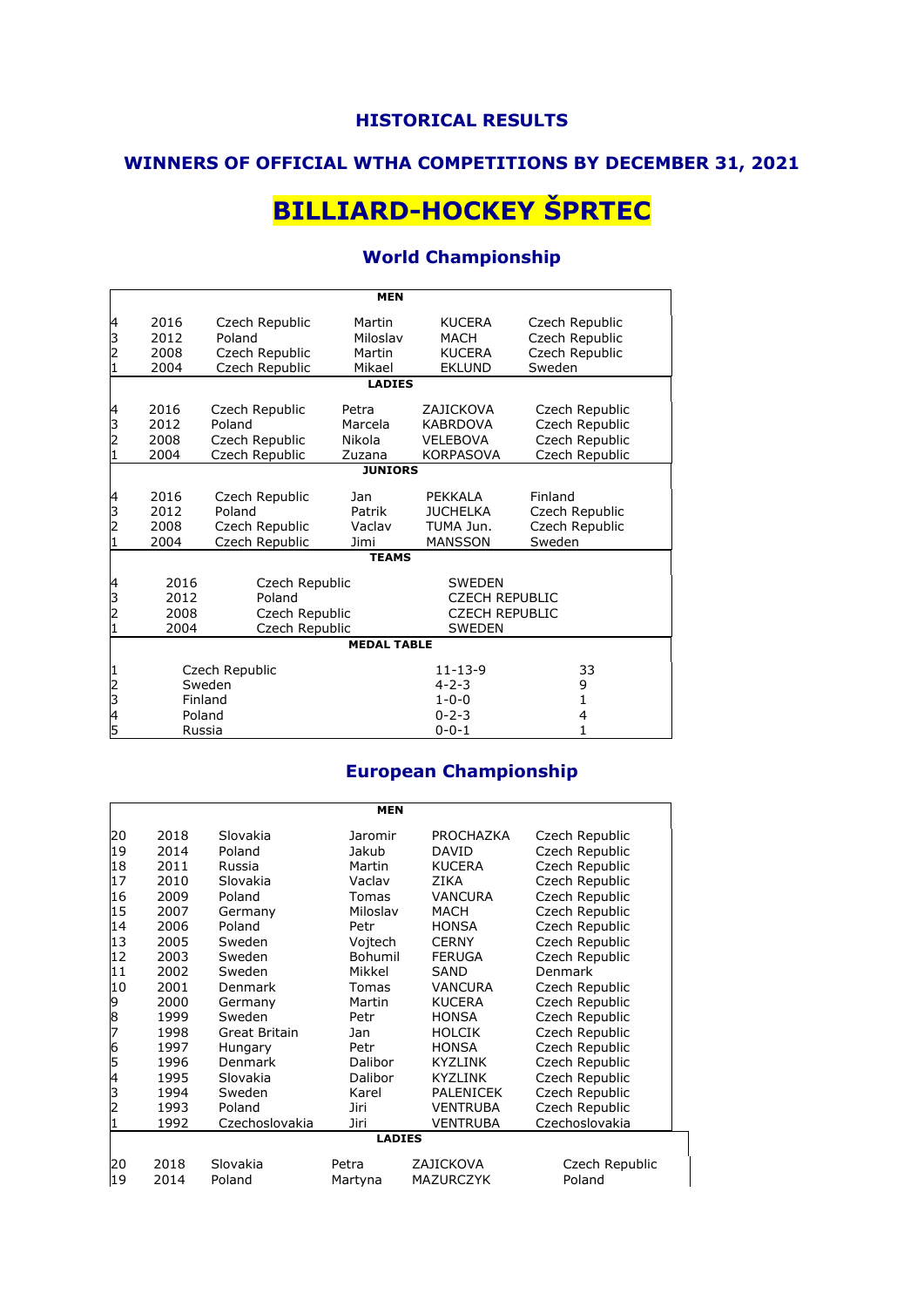| 18          | 2011     | Russia               | Petra                   | ZAJICKOVA             | Czech Republic |
|-------------|----------|----------------------|-------------------------|-----------------------|----------------|
| 17          | 2010     | Slovakia             | Veronika                | GRABINSKA             | Czech Republic |
| 16          | 2009     | Poland               | Nikola                  | VELEBOVA              | Czech Republic |
| 15          | 2007     | Germany              | Petra                   | HASILOVA              | Czech Republic |
| 14          | 2006     | Poland               | Iva                     | <b>FRANKOVA</b>       | Czech Republic |
| 13          | 2005     | Sweden               | Mio                     | <b>ERIKSSON-MENCL</b> | Sweden         |
| 12          | 2003     | Sweden               | Petra                   | HASILOVA              | Czech Republic |
| 11          | 2002     | Sweden               | Iva                     | FRANKOVA              | Czech Republic |
| 10          | 2001     | Denmark              | Petra                   | HASILOVA              | Czech Republic |
|             | 2000     | Germany              | Petra                   | HASILOVA              | Czech Republic |
|             | 1999     | Sweden               | Martina                 | TRUHLAROVA            | Czech Republic |
| 987654321   | 1998     | <b>Great Britain</b> | Hana                    | SVIHALKOVA            | Czech Republic |
|             | 1997     | Hungary              | Hana                    | SVIHALKOVA            | Czech Republic |
|             | 1996     | Denmark              | Martina                 | <b>TRUHLAROVA</b>     | Czech Republic |
|             | 1995     | Slovakia             | Martina                 | <b>TRUHLAROVA</b>     | Czech Republic |
|             | 1994     | Sweden               | Martina                 | TRUHLAROVA            | Czech Republic |
|             | 1993     | Poland               | Martina                 | TRUHLAROVA            | Czech Republic |
|             | 1992     | Czechoslovakia       | Alena<br><b>JUNIORS</b> | CHLADKOVA             | Czechoslovakia |
|             |          |                      |                         |                       |                |
| 20          | 2018     | Slovakia             | Adam                    | <b>SYRUCEK</b>        | Czech Republic |
| 19          | 2014     | Poland               | Robin                   | <b>HOMOLKA</b>        | Czech Republic |
| 18          | 2011     | Russia               | Jakub                   | DAVID                 | Czech Republic |
| 17          | 2010     | Slovakia             | Michal                  | ODEHNAL               | Czech Republic |
| 16          | 2009     | Poland               | Martin                  | VRANA                 | Czech Republic |
| 15          | 2007     | Germany              | Patrik                  | <b>JUCHELKA</b>       | Czech Republic |
| 14          | 2006     | Poland               | Jiri                    | NAKLADAL              | Czech Republic |
| 13          | 2005     | Sweden               | Matti                   | <b>MANSSON</b>        | Sweden         |
| 12          | 2003     | Sweden               | Michal                  | <b>CELY</b>           | Czech Republic |
| 11          | 2002     | Sweden               | Jimi                    | <b>MANSSON</b>        | Sweden         |
| 10          | 2001     | Denmark              | Robert                  | TIHELKA               | Czech Republic |
| 98765       | 2000     | Germany              | Tomas                   | <b>VOTAVA</b>         | Czech Republic |
|             | 1999     | Sweden               | Robert                  | TIHELKA               | Czech Republic |
|             | 1998     | Great Britain        | Jiri                    | <b>KOHOUTEK</b>       | Czech Republic |
|             | 1997     | Hungary              | Miloslav                | PAVIS                 | Czech Republic |
|             | 1996     | Denmark              | Michal                  | <b>VECKA</b>          | Czech Republic |
|             |          |                      | <b>TEAMS</b>            |                       |                |
| 20          | 2018     | Slovakia             |                         | <b>CZECH REPUBLIC</b> |                |
| 19          | 2014     | Poland               |                         | <b>CZECH REPUBLIC</b> |                |
| 18          | 2011     | Russia               |                         | <b>CZECH REPUBLIC</b> |                |
| 17          | 2010     | Slovakia             |                         | <b>SWEDEN</b>         |                |
| 16          | 2009     | Poland               |                         | <b>CZECH REPUBLIC</b> |                |
| 15          | 2007     | Germany              |                         | <b>CZECH REPUBLIC</b> |                |
| 14          | 2006     | Poland               |                         | <b>CZECH REPUBLIC</b> |                |
| 13          | 2005     | Sweden               |                         | <b>CZECH REPUBLIC</b> |                |
| 12          | 2003     | Sweden               |                         | <b>CZECH REPUBLIC</b> |                |
| 11          | 2002     | Sweden               |                         | <b>CZECH REPUBLIC</b> |                |
| 10          | 2001     | Denmark              |                         | <b>CZECH REPUBLIC</b> |                |
|             | 2000     | Germany              |                         | <b>CZECH REPUBLIC</b> |                |
|             | 1999     | Sweden               |                         | <b>CZECH REPUBLIC</b> |                |
|             | 1998     | Great Britain        |                         | <b>CZECH REPUBLIC</b> |                |
|             | 1997     | Hungary              |                         | <b>CZECH REPUBLIC</b> |                |
|             | 1996     | Denmark              |                         | <b>CZECH REPUBLIC</b> |                |
|             | 1995     | Slovakia             |                         | <b>CZECH REPUBLIC</b> |                |
|             | 1994     | Sweden               |                         | <b>CZECH REPUBLIC</b> |                |
| 987654321   | 1993     | Poland               |                         | <b>CZECH REPUBLIC</b> |                |
|             | 1992     | Czechoslovakia       |                         | CZECHOSLOVAKIA        |                |
|             |          |                      | <b>MEDAL TABLE</b>      |                       |                |
|             |          | Czech Republic       |                         | 67-43-39              | 148            |
|             | Sweden   |                      |                         | $4 - 14 - 11$         | 29             |
|             |          | Czechoslovakia       |                         | 3-2-2                 | 7              |
|             | Poland   |                      |                         | $1 - 6 - 8$           | 15             |
|             | Denmark  |                      |                         | $1 - 2 - 7$           | 10             |
|             | Slovakia |                      |                         | $0 - 2 - 0$           | 2              |
|             | Russia   |                      |                         | $0 - 1 - 2$           | 3              |
|             | Germany  |                      |                         | 0-1-1                 | $\overline{2}$ |
| 12345678999 | Austria  |                      |                         | 0-1-0                 | $\mathbf{1}$   |
|             | Finland  |                      |                         | $0 - 1 - 0$           | $\mathbf{1}$   |
|             |          | Great Britain        |                         | $0 - 1 - 0$           | 1              |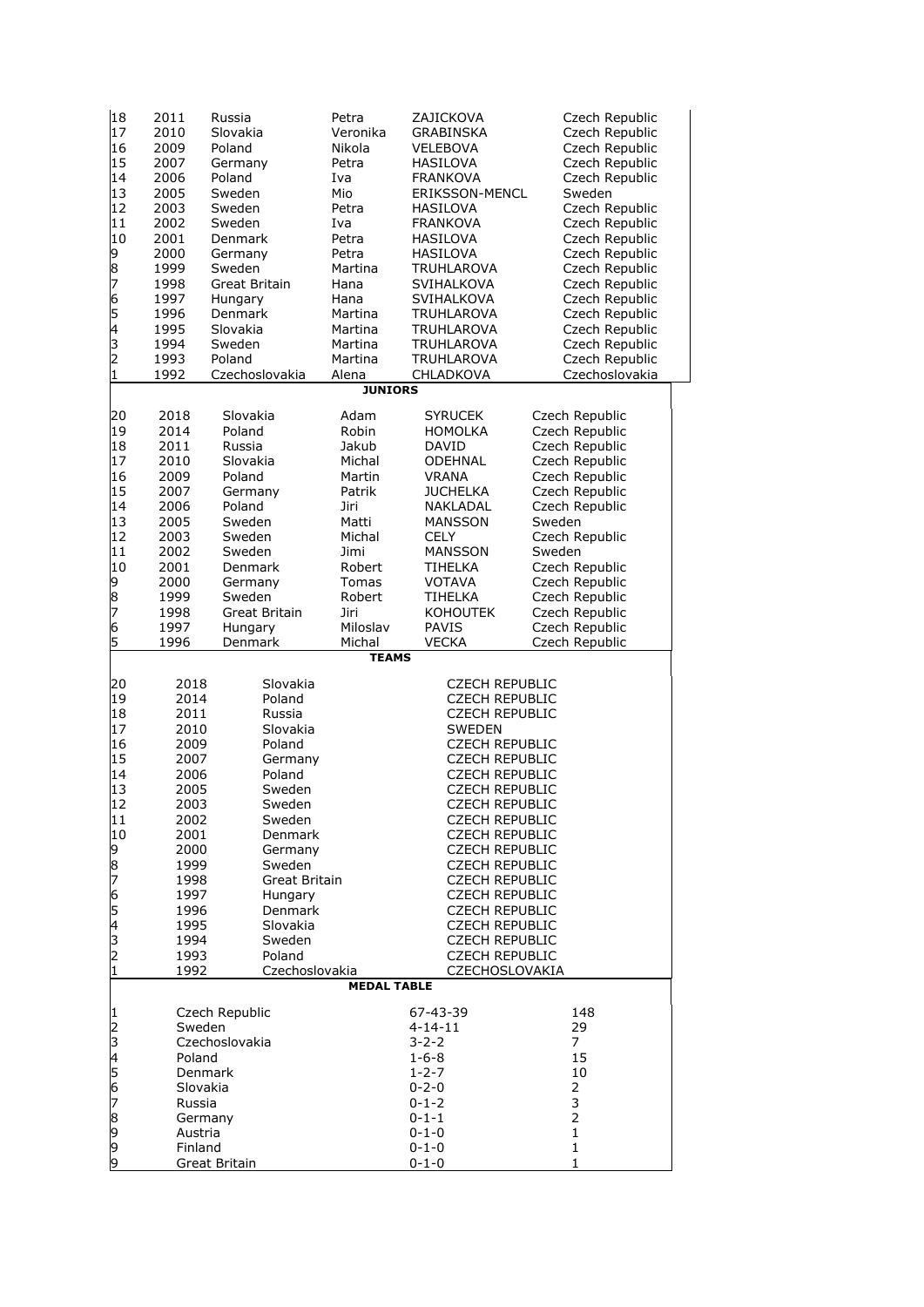## **African Championship**

|    | <b>INDIVIDUALS</b> |                |             |          |         |  |  |  |
|----|--------------------|----------------|-------------|----------|---------|--|--|--|
|    |                    |                |             |          |         |  |  |  |
| 11 | 2008               | Czech Republic | Kristian    | MUTALENI | Namibia |  |  |  |
|    | <b>MEDAL TABLE</b> |                |             |          |         |  |  |  |
|    |                    |                |             |          |         |  |  |  |
| 1  |                    | Namibia        | $1 - 0 - 1$ |          |         |  |  |  |
|    |                    |                |             |          |         |  |  |  |
| 2  |                    | Nigeria        | $0 - 1 - 0$ |          |         |  |  |  |

### **Other Results**

#### **World Cup**

|         | <b>MEN</b>    |                                  |                |                                    |                                  |  |  |  |
|---------|---------------|----------------------------------|----------------|------------------------------------|----------------------------------|--|--|--|
| 2       | 1996          | Czech Republic                   | Jiri           | HORAK Jun.                         | Czech Republic                   |  |  |  |
| 1       | 1992          | Czechoslovakia                   | Jiri           | <b>HORAK Sen.</b>                  | Czechoslovakia                   |  |  |  |
|         | <b>LADIES</b> |                                  |                |                                    |                                  |  |  |  |
| 12<br>1 | 1996<br>1992  | Czech Republic<br>Czechoslovakia | Vera<br>Alena  | <b>MARXOVA</b><br><b>CHLADKOVA</b> | Czech Republic<br>Czechoslovakia |  |  |  |
|         |               |                                  | <b>JUNIORS</b> |                                    |                                  |  |  |  |
| 2       | 1996          | Czech Republic                   | Lukas          | <b>PLSEK</b>                       | Czech Republic                   |  |  |  |
|         | <b>TEAMS</b>  |                                  |                |                                    |                                  |  |  |  |
| 2       | 1996          | Czech Republic                   |                | <b>CZECH REPUBLIC</b>              |                                  |  |  |  |
| 1       | 1992          | Czechoslovakia                   |                | <b>CZECHOSLOVAKIA</b>              |                                  |  |  |  |

#### **WTHA Tour**

|           | <b>OPEN (Masters)</b> |            |                  |                       |  |  |  |
|-----------|-----------------------|------------|------------------|-----------------------|--|--|--|
| 21        | 2021                  | Martin     | <b>VRANA</b>     | Czech Republic        |  |  |  |
| 20        | 2020                  | <b>XXX</b> | <b>XXX</b>       | XXX                   |  |  |  |
| 19        | 2019                  | Miroslav   | <b>SKORPIK</b>   | Czech Republic        |  |  |  |
| 18        | 2018                  | Jan        | <b>KUBECKA</b>   | Czech Republic        |  |  |  |
| 17        | 2017                  | Miroslav   | <b>SKORPIK</b>   | Czech Republic        |  |  |  |
| 16        | 2016                  | Michal     | <b>JUSTRA</b>    | Czech Republic        |  |  |  |
| 15        | 2015                  | Michal     | <b>JUSTRA</b>    | Czech Republic        |  |  |  |
| 14        | 2014                  | Jan        | <b>TICHAVSKY</b> | Czech Republic        |  |  |  |
| 13        | 2013                  | Jakub      | <b>HASIL</b>     | Czech Republic        |  |  |  |
| 12        | 2012                  | Michal     | <b>TIHELKA</b>   | Czech Republic        |  |  |  |
| 11        | 2011                  | Martin     | <b>KUCERA</b>    | Czech Republic        |  |  |  |
| 10        | 2010                  | Miroslav   | <b>SKORPIK</b>   | Czech Republic        |  |  |  |
|           | 2009                  | Libor      | <b>PREDESLY</b>  | Czech Republic        |  |  |  |
|           | 2008                  | Miloslav   | MACH             | Czech Republic        |  |  |  |
| 987654321 | 2007                  | Martin     | <b>KUCERA</b>    | Czech Republic        |  |  |  |
|           | 2006                  | Libor      | <b>PREDESLY</b>  | Czech Republic        |  |  |  |
|           | 2005                  | Jakub      | <b>HASIL</b>     | Czech Republic        |  |  |  |
|           | 2004                  | Martin     | <b>KUCERA</b>    | Czech Republic        |  |  |  |
|           | 2003                  | Jaroslav   | FRANKL Jun.      | Czech Republic        |  |  |  |
|           | 2002                  | Jimi       | <b>MANSSON</b>   | Sweden                |  |  |  |
|           | 2001                  | Petra      | HASILOVA         | Czech Republic        |  |  |  |
|           |                       |            | <b>MEN</b>       |                       |  |  |  |
| 21        | 2021                  | Roman      | <b>TOMASHPOL</b> | Russia                |  |  |  |
| 20        | 2020                  | Egoitz     | <b>CAMPO</b>     | <b>Basque Country</b> |  |  |  |
| 19        | 2019                  | Simon      | <b>KANA</b>      | Czech Republic        |  |  |  |
| 18        | 2018                  | Jakub      | <b>HASIL</b>     | Czech Republic        |  |  |  |
| 17        | 2017                  | Miroslav   | <b>SKORPIK</b>   | Czech Republic        |  |  |  |
| 16        | 2016                  | Michal     | <b>JUSTRA</b>    | Czech Republic        |  |  |  |
| 15        | 2015                  | Michal     | <b>JUSTRA</b>    | Czech Republic        |  |  |  |
| 14        | 2014                  | Jakub      | <b>HASIL</b>     | Czech Republic        |  |  |  |
| 13        | 2013                  | Jaroslav   | FRANKL Jun.      | Czech Republic        |  |  |  |
| 12        | 2012                  | Jakub      | <b>HASIL</b>     | Czech Republic        |  |  |  |
| 11        | 2011                  | Martin     | <b>KUCERA</b>    | Czech Republic        |  |  |  |
| 10        | 2010                  | Zdenek     | <b>BEDNAR</b>    | Czech Republic        |  |  |  |
| 9         | 2009                  | Jakub      | <b>HASIL</b>     | Czech Republic        |  |  |  |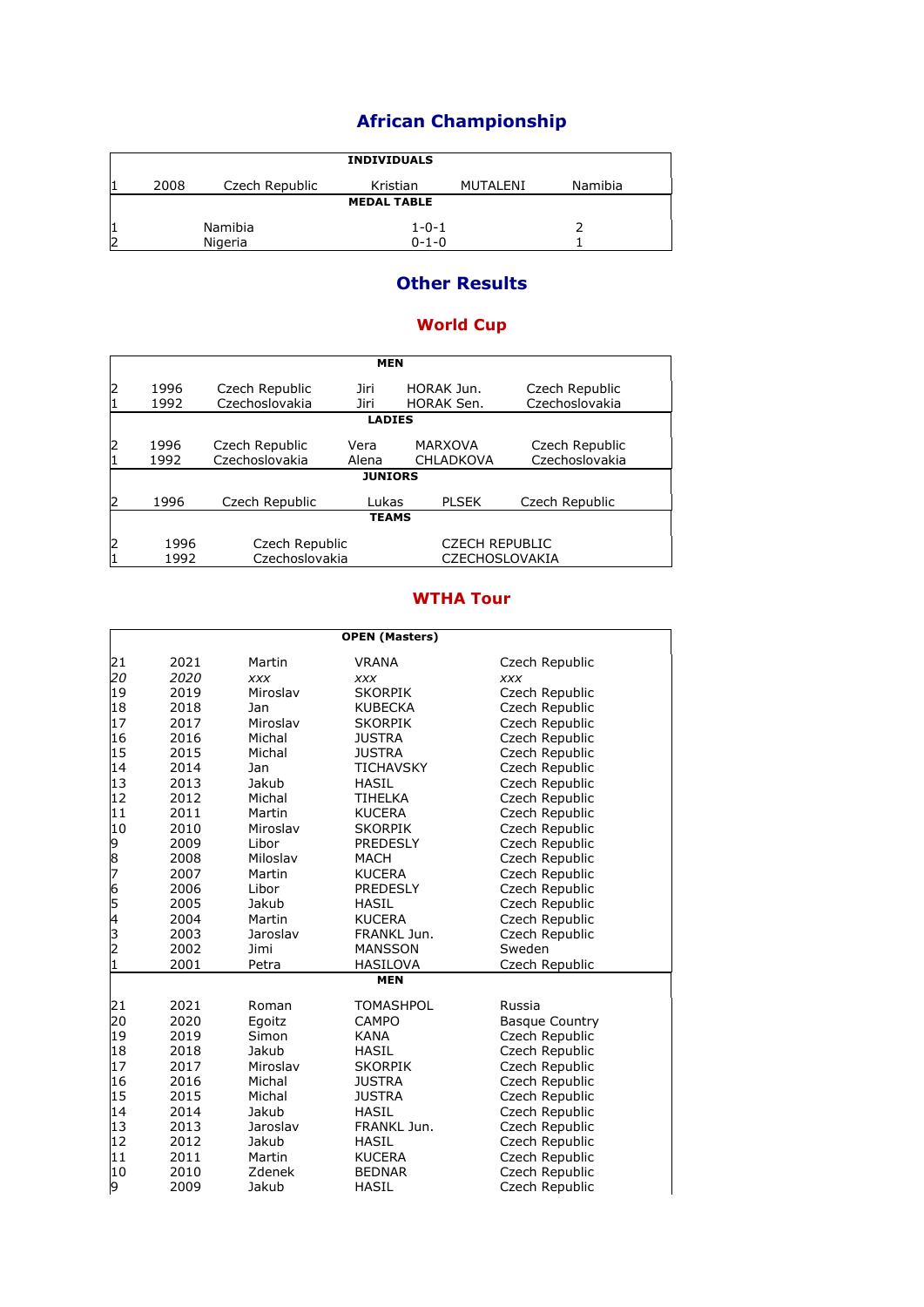| 8<br>7<br>65432<br>1                                                                      | 2008<br>2007<br>2006<br>2005<br>2004<br>2003<br>2002<br>2001                                                                                                         | Martin<br>Martin<br>Libor<br>Jakub<br>Martin<br>Miroslav<br>Bohumil<br>Martin                                                                                                                                | <b>KUCERA</b><br><b>KUCERA</b><br><b>PREDESLY</b><br>HASIL<br><b>KUCERA</b><br><b>SKORPIK</b><br><b>FERUGA</b><br><b>KUCERA</b><br><b>LADIES</b>                                                                                                                                                            | Czech Republic<br>Czech Republic<br>Czech Republic<br>Czech Republic<br>Czech Republic<br>Czech Republic<br>Czech Republic<br>Czech Republic                                                                                                                                                                                                                  |
|-------------------------------------------------------------------------------------------|----------------------------------------------------------------------------------------------------------------------------------------------------------------------|--------------------------------------------------------------------------------------------------------------------------------------------------------------------------------------------------------------|-------------------------------------------------------------------------------------------------------------------------------------------------------------------------------------------------------------------------------------------------------------------------------------------------------------|---------------------------------------------------------------------------------------------------------------------------------------------------------------------------------------------------------------------------------------------------------------------------------------------------------------------------------------------------------------|
|                                                                                           |                                                                                                                                                                      |                                                                                                                                                                                                              |                                                                                                                                                                                                                                                                                                             |                                                                                                                                                                                                                                                                                                                                                               |
| 21<br>20<br>19<br>18<br>17<br>16<br>15<br>14<br>13<br>12<br>11<br>10<br>98765432          | 2021<br>2020<br>2019<br>2018<br>2017<br>2016<br>2015<br>2014<br>2013<br>2012<br>2011<br>2010<br>2009<br>2008<br>2007<br>2006<br>2005<br>2004<br>2003<br>2002         | Vladislava<br>Lisandra<br>Veronika<br>Pavla<br>Martyna<br>Pavla<br>Pavla<br>Pavla<br>Martyna<br>Martyna<br>Nikola<br>Nikola<br>Petra<br>Jirina<br>Nikola<br>Iva<br>Iva<br>Monika<br>Dana<br>Petra            | NIKALAEVA<br><b>CRUZ</b><br>GRABINSKA<br>MISIKOVA<br>MAZURCZYK<br>MISIKOVA<br>MISIKOVA<br>MISIKOVA<br>MAZURCZYK<br>MAZURCZYK<br>VELEBOVA<br>VELEBOVA<br>MATLOVA<br>SNEJDAROVA<br>VELEBOVA<br><b>FRANKOVA</b><br><b>FRANKOVA</b><br>VUDARCIKOVA<br><b>JAROSOVA</b><br><b>HASILOVA</b>                        | Russia<br><b>Basque Country</b><br>Czech Republic<br>Czech Republic<br>Poland<br>Czech Republic<br>Czech Republic<br>Czech Republic<br>Poland<br>Poland<br>Czech Republic<br>Czech Republic<br>Czech Republic<br>Czech Republic<br>Czech Republic<br>Czech Republic<br>Czech Republic<br>Czech Republic<br>Czech Republic<br>Czech Republic                   |
| 1                                                                                         | 2001                                                                                                                                                                 | Petra                                                                                                                                                                                                        | HASILOVA<br><b>JUNIORS</b>                                                                                                                                                                                                                                                                                  | Czech Republic                                                                                                                                                                                                                                                                                                                                                |
|                                                                                           |                                                                                                                                                                      |                                                                                                                                                                                                              |                                                                                                                                                                                                                                                                                                             |                                                                                                                                                                                                                                                                                                                                                               |
| 21<br>20<br>19<br>18<br>17<br>16<br>15<br>14<br>13<br>12<br>11<br>10<br>9<br>8<br>7654321 | 2021<br>2020<br>2019<br>2018<br>2017<br>2016<br>2015<br>2014<br>2013<br>2012<br>2011<br>2010<br>2009<br>2008<br>2007<br>2006<br>2005<br>2004<br>2003<br>2002<br>2001 | Daniel<br>Darlyn<br>Matej<br>Jan<br>Simon<br>Matous<br>Matej<br>Ladislav<br>Patrik<br>Przemyslaw<br>Patrik<br>Jakub<br>Ondrej<br>Pavel<br>Patrik<br>Jiri<br>Michal<br>Jaroslav<br>Jaroslav<br>Keyhan<br>Jimi | TITOV<br>MENDOZA<br>KRMICEK<br><b>MATUSCIN</b><br>KANA<br><b>LOUCKA</b><br>SANOBA<br><b>SUSTACEK</b><br><b>PURKET</b><br><b>RECLIK</b><br><b>JUCHELKA</b><br>DAVID<br><b>FRYBA</b><br><b>KOLODEJ</b><br><b>JUCHELKA</b><br>NAKLADAL<br><b>JUSTRA</b><br>FRANKL Jun.<br>FRANKL Jun.<br>ANDREASSON<br>MANSSON | Russia<br><b>Basque Country</b><br>Czech Republic<br>Czech Republic<br>Czech Republic<br>Czech Republic<br>Czech Republic<br>Czech Republic<br>Czech Republic<br>Poland<br>Czech Republic<br>Czech Republic<br>Czech Republic<br>Czech Republic<br>Czech Republic<br>Czech Republic<br>Czech Republic<br>Czech Republic<br>Czech Republic<br>Sweden<br>Sweden |

## **European Masters´ Cup**

| 24 | 2019 | Russia (St. Petersburg) | WIP REKLAMA DOBRA VODA     | Czech Republic |
|----|------|-------------------------|----------------------------|----------------|
| 23 | 2018 | Russia (St. Petersburg) | WIP REKLAMA DOBRA VODA     | Czech Republic |
| 22 | 2017 | Czech Republic (Brno)   | WIP REKLAMA DOBRA VODA     | Czech Republic |
| 21 | 2016 | Russia (St. Petersburg) | <b>BHC STARCOLOR MOST</b>  | Czech Republic |
| 20 | 2015 | Russia (St. Petersburg) | WIP REKLAMA DOBRA VODA     | Czech Republic |
| 19 | 2014 | Sweden (Lund)           | WIP REKLAMA DOBRA VODA     | Czech Republic |
| 18 | 2013 | Poland (Wieliczka)      | SPRTMEJKRI OSTRAVA         | Czech Republic |
| 17 | 2012 | Sweden (Lund)           | <b>BHC DRAGONS BRNO</b>    | Czech Republic |
| 16 | 2011 | Czech Republic (Praha)  | <b>BHC DRAGONS BRNO</b>    | Czech Republic |
| 15 | 2010 | Russia (St. Petersburg) | SHL WIP REKLAMA DOBRA VODA | Czech Republic |
| 14 | 2009 | Sweden (Lund)           | SHL WIP REKLAMA DOBRA VODA | Czech Republic |
|    |      |                         |                            |                |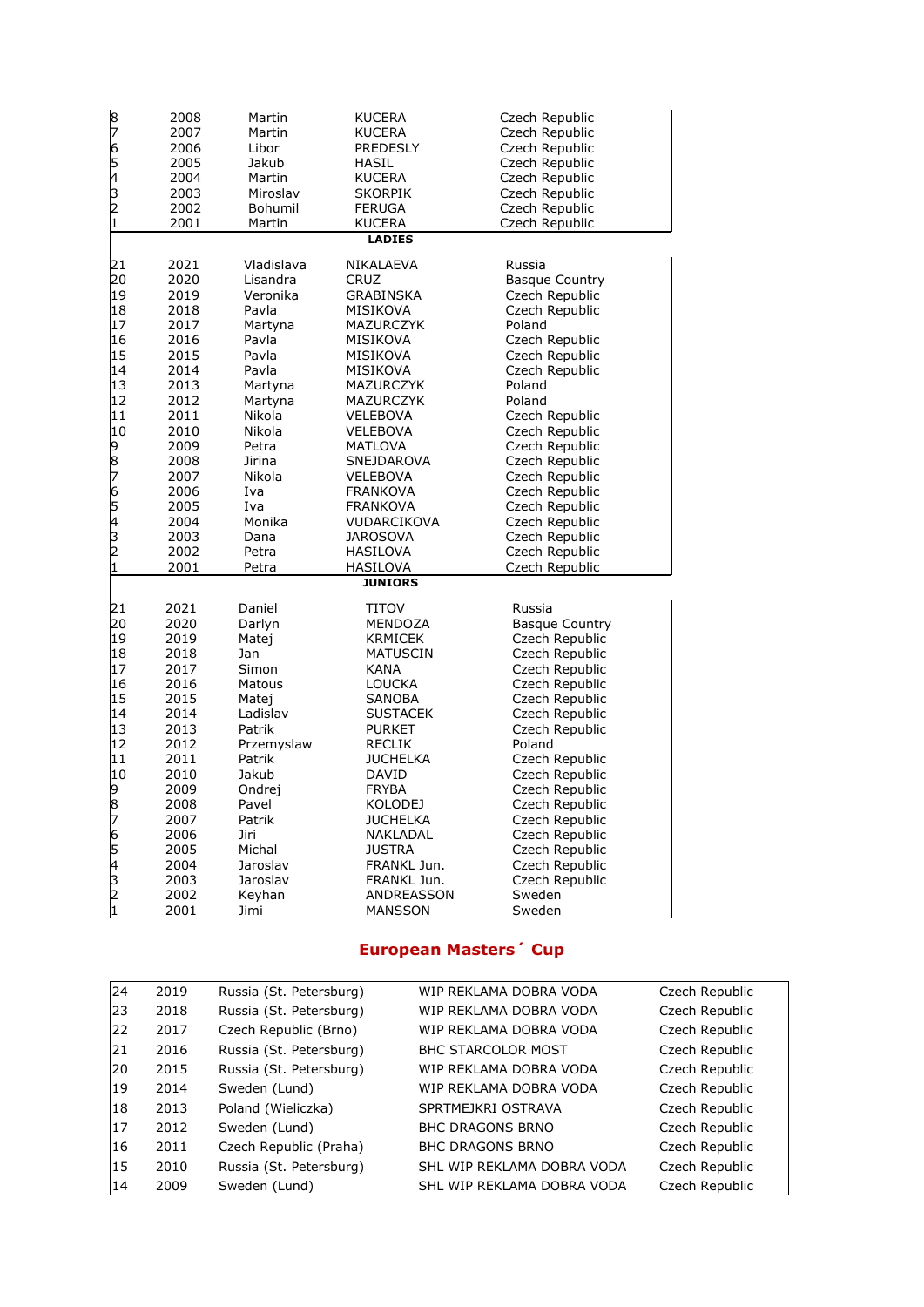| 13 | 2008 | Russia (St. Petersburg)   | SHL WIP REKLAMA DOBRA VODA | Czech Republic |
|----|------|---------------------------|----------------------------|----------------|
| 12 | 2007 | Czech Republic (Brno)     | SHL WIP REKLAMA DOBRA VODA | Czech Republic |
| 11 | 2006 | Russia (St.Petersburg)    | SHC BIZONI UHERCICE        | Czech Republic |
| 10 | 2005 | Czech Republic (Brno)     | <b>BHC DRAGONS BRNO</b>    | Czech Republic |
| 19 | 2004 | Slovakia (Nove Mesto n/V) | <b>BHC DRAGONS BRNO</b>    | Czech Republic |
| 8  | 2003 | Sweden (Lund)             | <b>BHC DRAGONS BRNO</b>    | Czech Republic |
| 17 | 2002 | Denmark (Maarslet)        | SHL WIP REKLAMA DOBRA VODA | Czech Republic |
| 6  | 2001 | Denmark (Maarslet)        | SHL WIP REKLAMA DOBRA VODA | Czech Republic |
| I5 | 2000 | Germany (Marienberg)      | SHL WIP REKLAMA DOBRA VODA | Czech Republic |
| 14 | 1999 | Sweden (Lund)             | SHL PROGRESKLIMA BRNO      | Czech Republic |
| l3 | 1998 | Great Britain (Bideford)  | SHL PROGRESKLIMA BRNO      | Czech Republic |
| l2 | 1997 | Czech Republic (Brno)     | THE PAREZ BRNO             | Czech Republic |
| 11 | 1996 | Czech Republic (Chrudim)  | THE PAREZ BRNO             | Czech Republic |

#### **WTHA Cup**

| 19             | 2021 | Czech Republic (Boskovice) | <b>BHC DRAGONS MODRICE</b> | Czech Republic |
|----------------|------|----------------------------|----------------------------|----------------|
| 18             | 2019 | Czech Republic (Most)      | <b>BHC DRAGONS MODRICE</b> | Czech Republic |
| 17             | 2018 | Czech Republic (Prague)    | <b>PRAGUE NHL</b>          | Czech Republic |
| 16             | 2017 | Russia (St. Petersburg)    | <b>DRAGONS MODRICE</b>     | Czech Republic |
| 15             | 2016 | Slovakia (Senica)          | <b>BHC DRAGONS MODRICE</b> | Czech Republic |
| 14             | 2015 | Czech Republic (Most)      | <b>DOUDEEN TEAM</b>        | Czech Republic |
| 13             | 2014 | Russia (St. Petersburg)    | <b>BHC DRAGONS MODRICE</b> | Czech Republic |
| 12             | 2013 | Russia (St. Petersburg)    | <b>BHC DRAGONS BRNO</b>    | Czech Republic |
| 11             | 2012 | Russia (St. Petersburg)    | <b>DOUDEEN TEAM</b>        | Czech Republic |
| 10             | 2011 | Sweden (Lund)              | SHC BIZONI UHERCICE        | Czech Republic |
| 9              | 2010 | Sweden (Lund)              | SHC BIZONI UHERCICE        | Czech Republic |
| 8              | 2009 | Russia (St. Petersburg)    | SHC BIZONI UHERCICE        | Czech Republic |
| 7              | 2008 | Sweden (Lund)              | SHL DOPRAVNI STAVBY BRNO   | Czech Republic |
| 6              | 2007 | Russia (St. Petersburg)    | SHL DOPRAVNI STAVBY BRNO   | Czech Republic |
| 5              | 2006 | Czech Republic (Ostrava)   | SHL DOPRAVNI STAVBY BRNO   | Czech Republic |
| $\overline{4}$ | 2005 | Slovakia (Nove Mesto n/V)  | SHL DOPRAVNI STAVBY BRNO   | Czech Republic |
| 3              | 2004 | Poland (Gorzyce)           | SHC BIZONI UHERCICE        | Czech Republic |
| 2              | 2003 | Poland (Gorzyce)           | <b>HC LIONS BRNO 97</b>    | Czech Republic |
| $\mathbf{1}$   | 2002 | Czech Republic (Most)      | <b>BHC DRAGONS BRNO</b>    | Czech Republic |

## **Schools Challenger**

| 18 | 2019 | Poland (Zory)                  | <b>ZS BRECLAV SLOVACKA</b>       | Czech Republic |
|----|------|--------------------------------|----------------------------------|----------------|
| 17 | 2018 | Poland (Czyzowice)             | <b>ZS MEZIBORI</b>               | Czech Republic |
| 16 | 2017 | Czech Republic (Brno)          | <b>CVC LEGATO KOHOUTOVICE</b>    | Czech Republic |
| 15 | 2016 | Poland (Czyzowice)             | ZS BRECLAV-SLOVACKA              | Czech Republic |
| 14 | 2015 | Russia (St. Petersburg)        | <b>BHC MOST U15</b>              | Czech Republic |
| 13 | 2014 | Slovakia (Senica)              | <b>CVC LEGATO KOHOUTOVICE</b>    | Czech Republic |
| 12 | 2013 | Belgium (Flobecg)              | 10. ZAKLADNI SKOLA MOST          | Czech Republic |
| 11 | 2012 | Poland (Czyzowice)             | OREL BRNO-BOHUNICE               | Czech Republic |
| 10 | 2011 | Slovakia (Senica)              | 8.ZAKLADNI SKOLA MOST            | Czech Republic |
| Ι9 | 2010 | Poland (Czyzowice)             | OREL KRALOVO POLE BRNO           | Czech Republic |
| 8  | 2009 | Czech Republic (Most)          | <b>DDM BOSKOVICE</b>             | Czech Republic |
| 17 | 2008 | Poland (Wodzislaw Sl.)         | 15. ZAKLADNI SKOLA MOST          | Czech Republic |
| 6  | 2007 | Czech Republic (Frydek-Mistek) | SOKOL FRYDEK-MISTEK              | Czech Republic |
| 15 | 2006 | Czech Republic (Ostrava)       | ZAKLADNI SKOLA ARMENSKA BRNO     | Czech Republic |
| 14 | 2005 | Poland (Czyzowice)             | ZAKLADNI SKOLA ARMENSKA BRNO     | Czech Republic |
| 3  | 2004 | Germany (Olbernhau)            | 15. ZAKLADNI SKOLA MOST          | Czech Republic |
| 12 | 2003 | Germany (Olbernhau)            | ZAKLADNI SKOLA NOVOLISENSKA BRNO | Czech Republic |
|    |      |                                |                                  |                |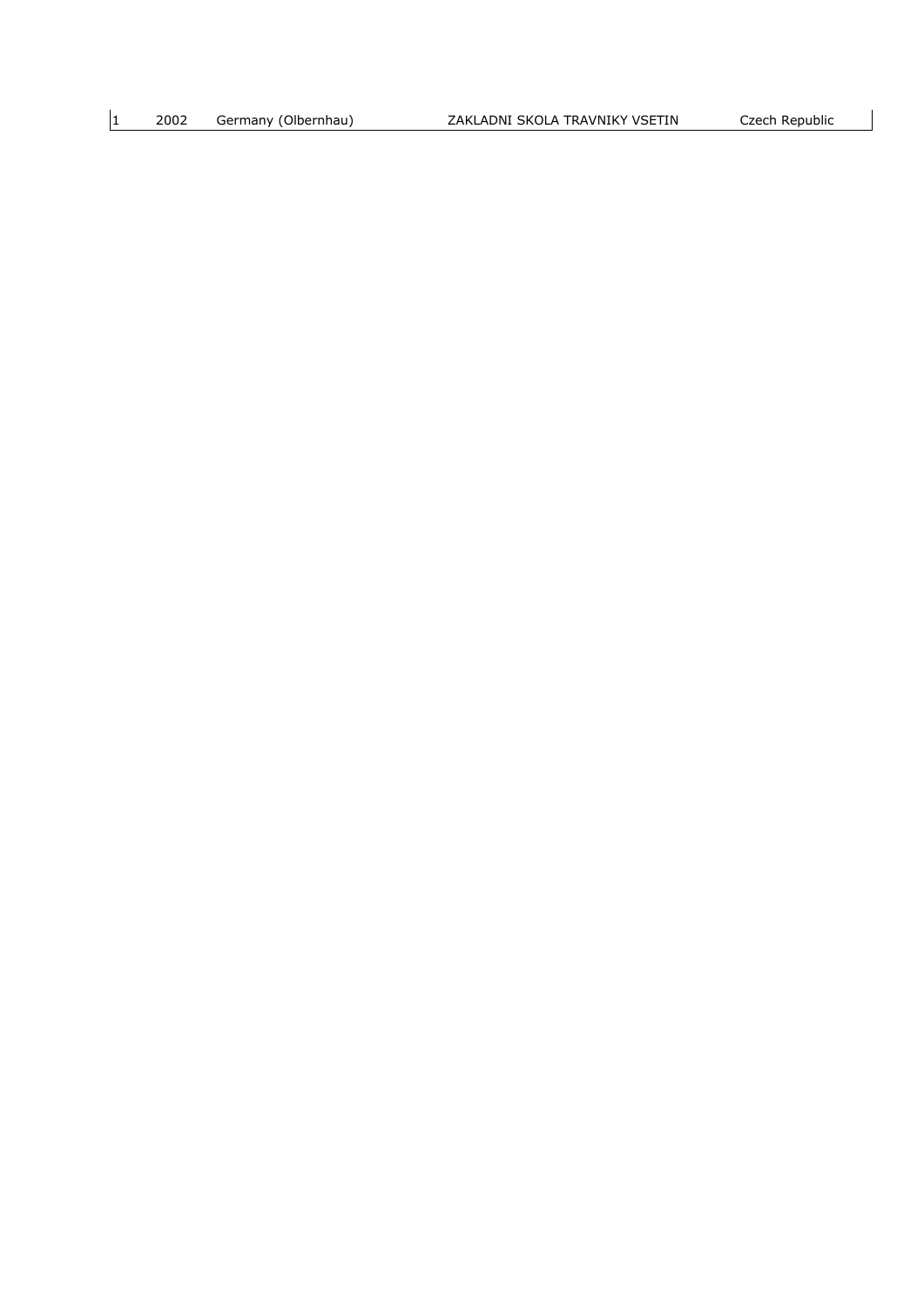#### **WINNERS OF OFFICIAL WTHA COMPETITIONS BY DECEMBER 31, 2021**

## **AIR-HOCKEY**

### **World Championship**

|   | <b>MEN</b>     |                |                    |                       |                |  |  |
|---|----------------|----------------|--------------------|-----------------------|----------------|--|--|
| 1 | 2016           | Czech Republic | Dmitriy            | <b>PAVLOV</b>         | Russia         |  |  |
|   | <b>LADIES</b>  |                |                    |                       |                |  |  |
| 1 | 2016           | Czech Republic | Katerina           | <b>DOLEZALOVA</b>     | Czech Republic |  |  |
|   | <b>JUNIORS</b> |                |                    |                       |                |  |  |
| 1 | 2016           | Czech Republic | Lukas              | <b>DOLEZAL</b>        | Czech Republic |  |  |
|   |                |                | <b>TEAMS</b>       |                       |                |  |  |
|   | 2016           | Czech Republic |                    | <b>CZECH REPUBLIC</b> |                |  |  |
|   |                |                | <b>MEDAL TABLE</b> |                       |                |  |  |
| 1 |                | Czech Republic |                    | $3 - 1 - 3$           | 7              |  |  |
| 2 |                | Russia         |                    | $1 - 1 - 0$           | 2              |  |  |
| 3 |                | Slovakia       |                    | $0 - 1 - 1$           | 2              |  |  |
| 4 |                | Finland        |                    | $0 - 0 - 1$           |                |  |  |

### **European Championship** *(EC 2006-2007 were not directed by WTHA)*

|                                         |      |                | <b>MEN</b>     |                       |                |  |  |
|-----------------------------------------|------|----------------|----------------|-----------------------|----------------|--|--|
| 9                                       | 2018 | Slovakia       | Ladislav       | <b>SUSTACEK</b>       | Czech Republic |  |  |
| 8                                       | 2014 | Poland         | Patrik         | <b>JUCHELKA</b>       | Czech Republic |  |  |
| 7                                       | 2012 | Poland         | German         | VARGIN                | Russia         |  |  |
|                                         | 2011 | Russia         | Ales           | <b>MARA</b>           | Czech Republic |  |  |
| 6<br>5<br>4                             | 2010 | Slovakia       | German         | VARGIN                | Russia         |  |  |
|                                         | 2009 | Poland         | German         | VARGIN                | Russia         |  |  |
|                                         | 2008 | Czech Republic | Martin         | <b>KUCERA</b>         | Czech Republic |  |  |
| $\frac{3}{2}$                           | 2007 | Spain          | Jose Luis      | <b>CAMACHO</b>        | Catalonia      |  |  |
| $\overline{1}$                          | 2006 | Spain          | Jose Luis      | <b>CAMACHO</b>        | Catalonia      |  |  |
|                                         |      |                | <b>LADIES</b>  |                       |                |  |  |
| 9                                       | 2018 | Slovakia       | Karolina       | <b>SLADKOVA</b>       | Czech Republic |  |  |
| 8                                       | 2014 | Poland         | Karolina       | <b>ZYCINSKA</b>       | Poland         |  |  |
| 7                                       | 2012 | Poland         | Denisa         | ANDRYSKOVA            | Czech Republic |  |  |
| 6                                       | 2011 | Russia         | Kristina       | <b>KAZATSKAYA</b>     | Russia         |  |  |
| 5                                       | 2010 | Slovakia       | Denisa         | <b>ANDRYSKOVA</b>     | Czech Republic |  |  |
| 4                                       | 2009 | Poland         | Kristina       | <b>KAZATSKAYA</b>     | Russia         |  |  |
| З                                       | 2008 | Czech Republic | Nikola         | <b>VELEBOVA</b>       | Czech Republic |  |  |
|                                         |      |                | <b>JUNIORS</b> |                       |                |  |  |
| 9                                       | 2018 | Slovakia       | Lukas          | <b>DOLEZAL</b>        | Czech Republic |  |  |
|                                         | 2014 | Poland         | Lukas          | <b>DOLEZAL</b>        | Czech Republic |  |  |
| $\begin{array}{c}\n8 \\ 7\n\end{array}$ | 2012 | Poland         | Jaromir        | <b>PROCHAZKA</b>      | Czech Republic |  |  |
|                                         | 2011 | Russia         | Martin         | <b>VRANA</b>          | Czech Republic |  |  |
| 6<br>5<br>4                             | 2010 | Slovakia       | Maksim         | <b>SUPRUNENKO</b>     | Russia         |  |  |
|                                         | 2009 | Poland         | Maksim         | <b>SUPRUNENKO</b>     | Russia         |  |  |
| З                                       | 2008 | Czech Republic | Max            | <b>FALTYNEK</b>       | Czech Republic |  |  |
|                                         |      |                | <b>TEAMS</b>   |                       |                |  |  |
| 9                                       | 2018 | Slovakia       |                | <b>CZECH REPUBLIC</b> |                |  |  |
| 8                                       | 2014 | Poland         |                | <b>CZECH REPUBLIC</b> |                |  |  |
| 7                                       | 2012 | Poland         |                | <b>CZECH REPUBLIC</b> |                |  |  |
| 6                                       | 2011 | Russia         |                | <b>CZECH REPUBLIC</b> |                |  |  |
| 5                                       | 2010 | Slovakia       |                | <b>RUSSIA</b>         |                |  |  |
|                                         |      |                |                |                       |                |  |  |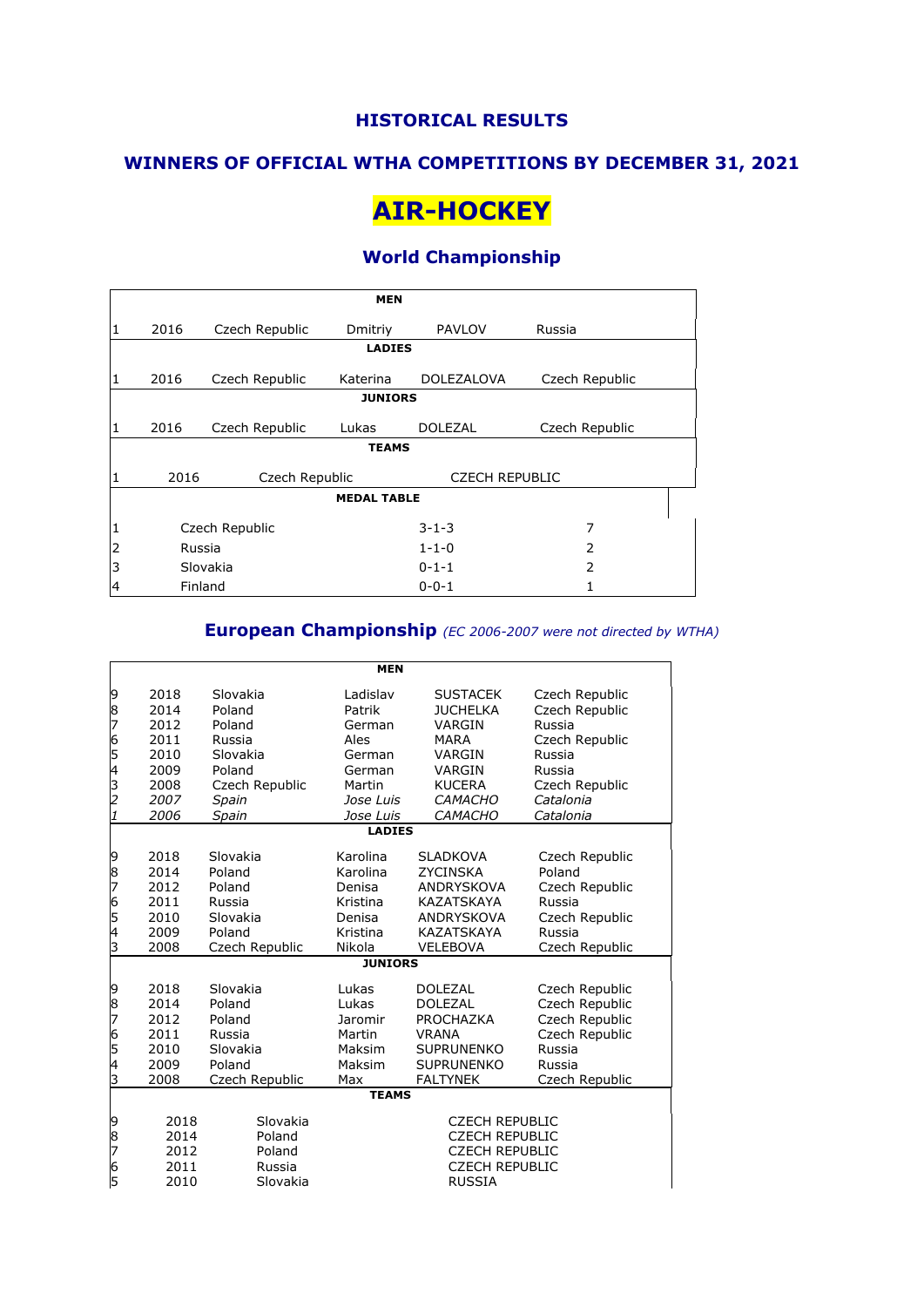| 14 | 2009           | Poland                                            | <b>RUSSIA</b>         |    |
|----|----------------|---------------------------------------------------|-----------------------|----|
|    | 2008           | Czech Republic                                    | <b>CZECH REPUBLIC</b> |    |
|    | 2007           | Spain                                             | <b>RUSSIA</b>         |    |
|    | 2006           | Spain                                             | <b>CATALONIA</b>      |    |
|    |                | MEDAL TABLE (only championships directed by WTHA) |                       |    |
|    |                |                                                   |                       |    |
|    | Czech Republic |                                                   | $18 - 21 - 17$        | 56 |
|    | Russia         |                                                   | $9 - 2 - 2$           | 13 |
|    | Poland         |                                                   | $1 - 2 - 4$           |    |
|    | Slovakia       |                                                   | $0 - 2 - 2$           | 4  |
|    | Sweden         |                                                   | $0 - 1 - 2$           |    |
|    | Ukraine        |                                                   | $0 - 0 - 1$           |    |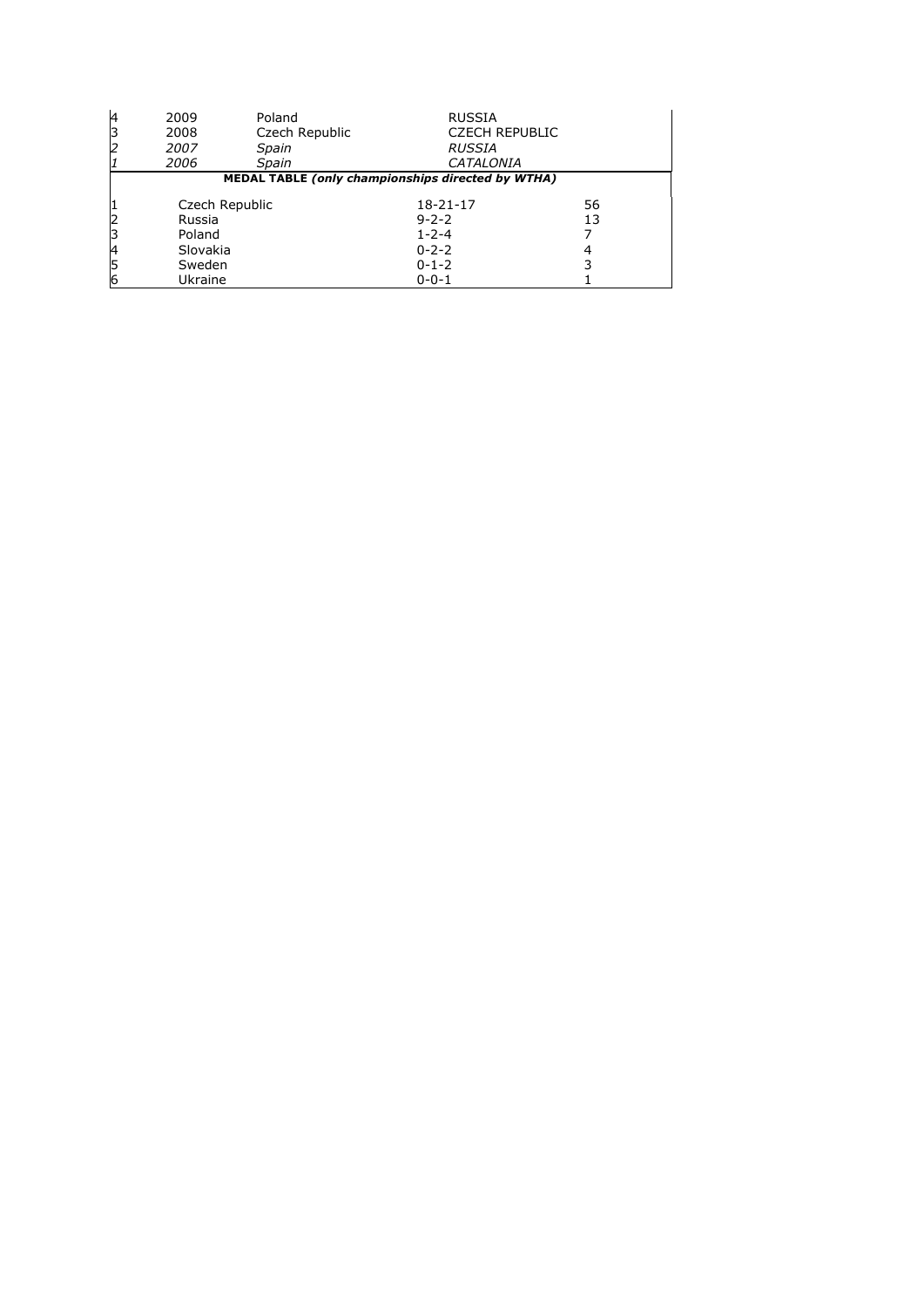#### **WINNERS OF OFFICIAL WTHA COMPETITIONS BY DECEMBER 31, 2021**

# **ROD-HOCKEY LUCH**

## **World Championship**

|               | <b>MEN</b> |                |                    |                |                |        |
|---------------|------------|----------------|--------------------|----------------|----------------|--------|
|               | 2008       | Czech Republic | Sergey             | <b>GRISHIN</b> |                | Russia |
|               |            |                | <b>LADIES</b>      |                |                |        |
|               | 2008       | Czech Republic | Lucie              | <b>VANOVA</b>  | Czech Republic |        |
|               |            |                | <b>JUNIORS</b>     |                |                |        |
|               | 2008       | Czech Republic | Michal             | LE.            | Czech Republic |        |
|               |            |                | <b>TEAMS</b>       |                |                |        |
|               | 2008       | Czech Republic |                    |                | <b>RUSSIA</b>  |        |
|               |            |                | <b>MEDAL TABLE</b> |                |                |        |
| 1             |            | Czech Republic |                    | $2 - 2 - 2$    |                | 6      |
| $\frac{2}{3}$ | Russia     |                |                    | $2 - 0 - 1$    |                | 3      |
| Sweden        |            |                | $0 - 1 - 1$        |                | $\overline{2}$ |        |
| 4             |            | Namibia        |                    | $0 - 1 - 0$    |                |        |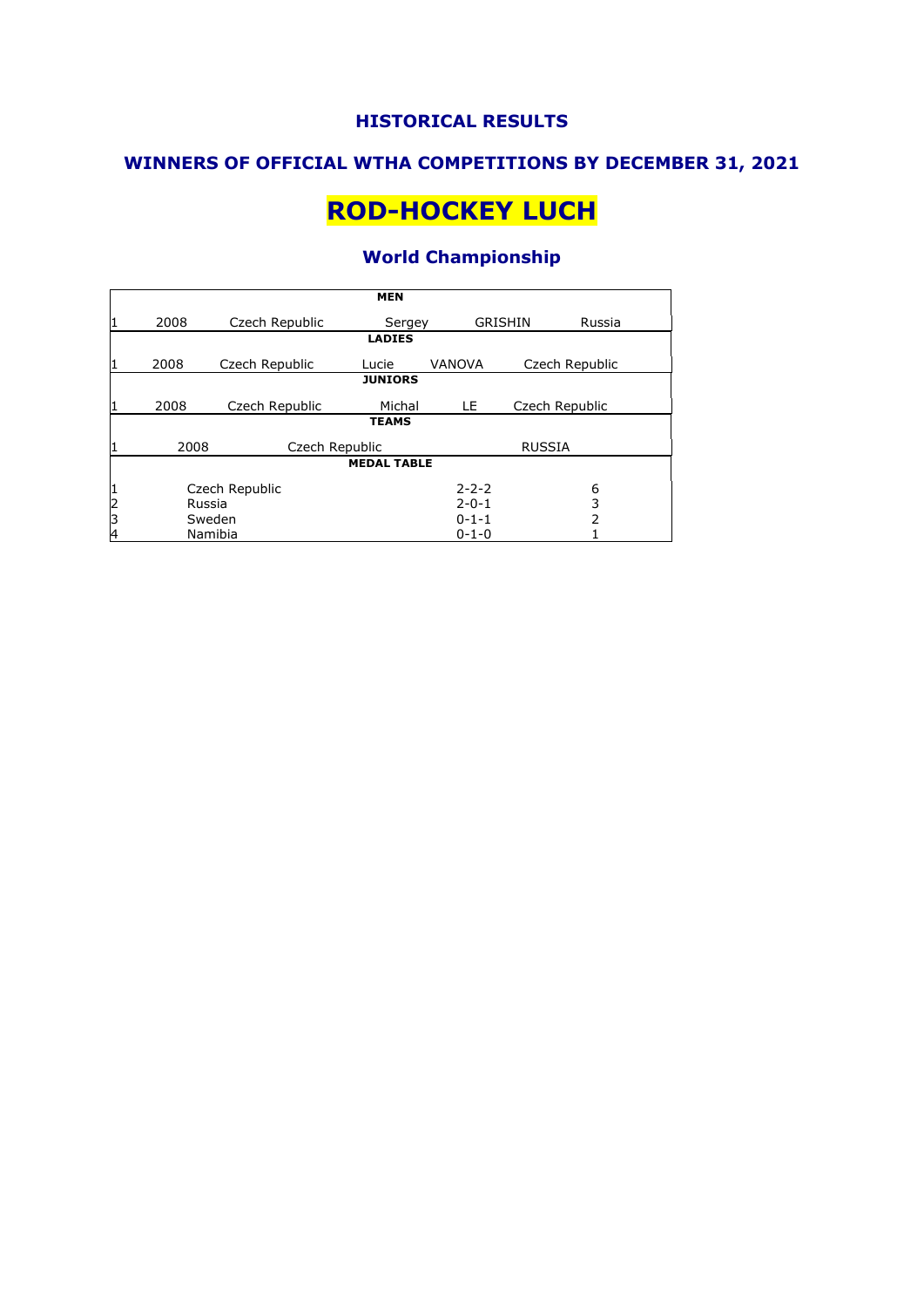## **WINNERS OF OFFICIAL WTHA COMPETITIONS BY DECEMBER 31, 2021**

# **ROD-HOCKEY CHEMOPLAST**

## **World Championship**

|                                                                         | <b>MEN</b>                           |                                            |                                           |                                                                 |                                                    |  |  |  |
|-------------------------------------------------------------------------|--------------------------------------|--------------------------------------------|-------------------------------------------|-----------------------------------------------------------------|----------------------------------------------------|--|--|--|
| 3                                                                       | 2016<br>2012<br>2008                 | Czech Republic<br>Poland<br>Czech Republic | <b>Branislav</b><br>Vaclav<br>Vaclav      | <b>SKOCEK</b><br><b>TRUHLAR</b><br><b>TRUHLAR</b>               | Slovakia<br>Czech Republic<br>Czech Republic       |  |  |  |
|                                                                         | <b>LADIES</b>                        |                                            |                                           |                                                                 |                                                    |  |  |  |
| З<br>2                                                                  | 2016<br>2012<br>2008                 | Czech Republic<br>Poland<br>Czech Republic | Marcela<br>Marcela<br>Nikola              | <b>KABRDOVA</b><br><b>KABRDOVA</b><br><b>VELEBOVA</b>           | Czech Republic<br>Czech Republic<br>Czech Republic |  |  |  |
|                                                                         | <b>JUNIORS</b>                       |                                            |                                           |                                                                 |                                                    |  |  |  |
| 3<br>2                                                                  | 2016<br>2012<br>2008                 | Czech Republic<br>Poland<br>Czech Republic | Lukas<br>Marek<br>Jiri                    | <b>DOLEZAL</b><br><b>VRABLIC</b><br><b>JEZEK</b>                | Czech Republic<br>Slovakia<br>Czech Republic       |  |  |  |
|                                                                         |                                      |                                            | <b>TEAMS</b>                              |                                                                 |                                                    |  |  |  |
| 3<br>2016<br>Czech Republic<br>Poland<br>2012<br>2008<br>Czech Republic |                                      |                                            |                                           | <b>CZECH REPUBLIC</b><br><b>CZECH REPUBLIC</b><br><b>RUSSIA</b> |                                                    |  |  |  |
|                                                                         |                                      |                                            | <b>MEDAL TABLE</b>                        |                                                                 |                                                    |  |  |  |
| 2<br>3                                                                  | Czech Republic<br>Slovakia<br>Russia |                                            |                                           | $9 - 7 - 4$<br>$2 - 1 - 2$<br>$1 - 1 - 1$                       | 20<br>5<br>3                                       |  |  |  |
| 4<br>Sweden<br>5<br>Ukraine<br>6<br>Poland                              |                                      |                                            | $0 - 2 - 4$<br>$0 - 1 - 0$<br>$0 - 0 - 1$ | 6<br>1<br>$\mathbf{1}$                                          |                                                    |  |  |  |

## **European Championship**

|                | <b>MEN</b>     |          |          |                       |                |  |  |
|----------------|----------------|----------|----------|-----------------------|----------------|--|--|
| 5              | 2018           | Slovakia | Marek    | VRABLIC               | Slovakia       |  |  |
| 4              | 2014           | Poland   | Vaclav   | <b>TRUHLAR</b>        | Czech Republic |  |  |
| 3              | 2011           | Russia   | Jan      | <b>VACHTARCIK</b>     | Czech Republic |  |  |
| $\mathbf 2$    | 2010           | Slovakia | Jan      | <b>VACHTARCIK</b>     | Czech Republic |  |  |
|                | 2009           | Poland   | Jan      | <b>VACHTARCIK</b>     | Czech Republic |  |  |
|                |                |          |          | <b>LADIES</b>         |                |  |  |
| 5              | 2018           | Slovakia | Karolina | <b>SLADKOVA</b>       | Czech Republic |  |  |
| 4              | 2014           | Poland   | Nikola   | <b>VELEBOVA</b>       | Czech Republic |  |  |
| 3              | 2011           | Russia   | Nikola   | <b>VELEBOVA</b>       | Czech Republic |  |  |
| $\overline{c}$ | 2010           | Slovakia | Veronika | <b>GRABINSKA</b>      | Czech Republic |  |  |
|                | 2009           | Poland   | Nikola   | VELEBOVA              | Czech Republic |  |  |
|                | <b>JUNIORS</b> |          |          |                       |                |  |  |
| 5              | 2018           | Slovakia | Lukas    | <b>DOLEZAL</b>        | Czech Republic |  |  |
| 4              | 2014           | Poland   | Marek    | VRABLIC               | Slovakia       |  |  |
| 3              | 2011           | Russia   | Martin   | <b>VRANA</b>          | Czech Republic |  |  |
| 2              | 2010           | Slovakia | Marek    | VRABLIC               | Slovakia       |  |  |
|                | 2009           | Poland   | Jiri     | <b>JEZEK</b>          | Czech Republic |  |  |
|                |                |          |          | <b>TEAMS</b>          |                |  |  |
| 5              | 2018           | Slovakia |          | <b>CZECH REPUBLIC</b> |                |  |  |
| 4              | 2014           | Poland   |          | <b>CZECH REPUBLIC</b> |                |  |  |
| 3              | 2011           | Russia   |          | <b>CZECH REPUBLIC</b> |                |  |  |
| $\overline{c}$ | 2010           | Slovakia |          | <b>CZECH REPUBLIC</b> |                |  |  |
|                | 2009           | Poland   |          | <b>CZECH REPUBLIC</b> |                |  |  |
|                |                |          |          | <b>MEDAL TABLE</b>    |                |  |  |
|                |                |          |          |                       |                |  |  |